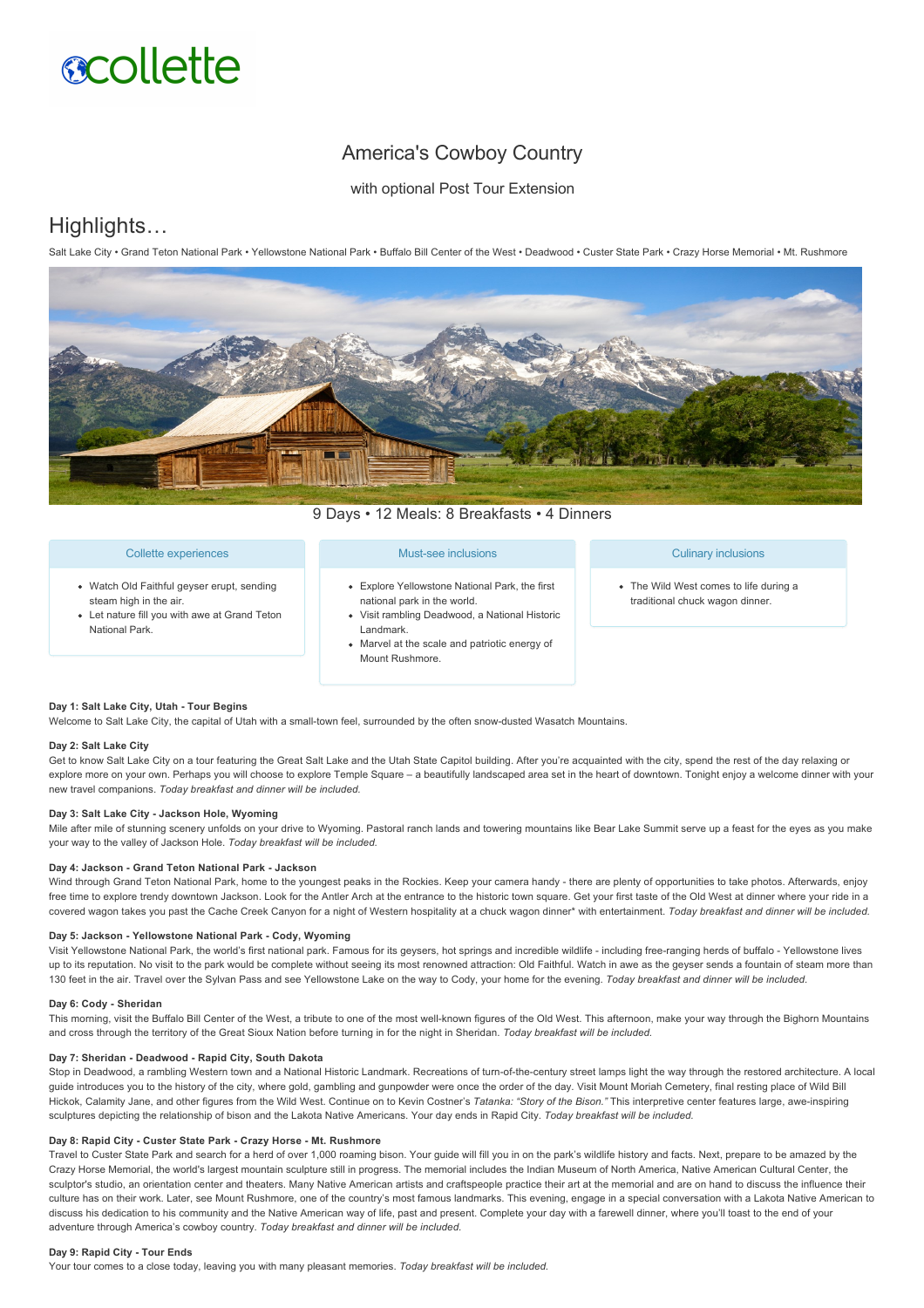#### Experience It! Jackson Hole

Stitched between the pearlywhite peaks of the Grand Tetons and the steep limestone bluffs of the Gros Ventre Range is the lowlying valley known as Jackson Hole. In winter months, the surrounding mountain ranges are enveloped by a powdery blanket of snow, drawing in skiers and those looking for a cooler getaway. Come spring and summertime, whitewater rafters coast through the emerald waters of the Snake River while hikers amble through the magnificent Grand Tetons. Throughout the seasons, wildlife ranging from elks to bald eagles grace the serene valley. Within Jackson - the town which lies at the southern end of the valley - the spirit of the Old West lingers with wooden boardwalks. chuck wagon dinners and cozy log cabins. Experience the very best of the great outdoors and make your way to the majestic mountainous region of Jackson Hole.

| Your itinerary at a glance                  |                                                                                                                                                                            |
|---------------------------------------------|----------------------------------------------------------------------------------------------------------------------------------------------------------------------------|
| Days 1, 2                                   | Radisson Hotel, Salt Lake City, UT or<br>Salt Lake Marriott Downtown at City<br>Creek, Salt Lake City, UT or Salt Lake<br>City Marriott City Center, Salt Lake City,<br>UT |
| Days 3, 4                                   | SpringHill Suites by Marriott, Jackson,<br><b>WY</b>                                                                                                                       |
| Day 5                                       | Buffalo Bill Village Holiday Inn and<br>Cabins, Cody, WY                                                                                                                   |
| Day 6                                       | Holiday Inn, Sheridan, WY                                                                                                                                                  |
| Days 7, 8                                   | Alex Johnson Hotel, Rapid City, SD                                                                                                                                         |
| On some dates alternate hotels may be used. |                                                                                                                                                                            |

### Please Note:

Economy air rate and schedule are applicable for groups of 10 or more traveling on the same flights and dates.

To complete your tour, we include roundtrip airport-to-hotel transfers when purchasing our airfare with your tour. If you have arranged for your **own air**, we are pleased to provide you the option of *purchasing* these transfers. Please note that all transfers will leave at pre-scheduled times.

\*The chuck wagon experience is only available from late May through the last Saturday in September and closed on Sundays. For the days that the chuck wagon experience is unavailable, dinner will be substituted at a local restaurant.

Single accommodations are limited and are available on a first come, first served basis.

Please be advised many airlines do not provide advance seat assignments until check-in at the airport. Advance seating will be subject to the airline's terms and conditions.

#### **IDENTIFICATION**

#### Travel within USA

For travel completed by May 2, 2023, all airlines will ask for identification when you check in. It is recommended that you carry a passport if you have one. A driver's license (with a photo I.D.) is also acceptable for domestic flights.

*Collette's Flagship:* Collette's tours open the door to a world of amazing destinations. Marvel at must-see sights, sample regional cuisine, stay in centrally located hotels and connect with new and captivating cultures. These itineraries offer an inspiring and easy way to experience the world, where an expert guide takes care of all the details.

Effective for travel May 3, 2023 forward, the REAL ID Act standards for identification while travelling will be in effect. This means a standard issued driver's license used as a form of identification will no longer be accepted for domestic air travel within the United States. Instead, a Real ID compliant form of identification must be presented both at the time of booking air travel with Collette and upon checking in at the airport to board any flight. Any fees associated with changing a reservation resulting from a non-compliant identification will be the responsibility of the guest. For more information on Real ID, please visit the Department of Homeland Security website: https://www.dhs.gov/real-id

**The overall activity level of this tour is a level 2.** This means you like a balanced approach to travel. You

feel confident walking at least 3045 minutes at a time over a variety of terrains – from cobblestone streets to easy pathways; a couple of hills or a few flights of stairs. You're comfortable walking a few city blocks at a time, but need some time to unwind and relax.

#### Extend your vacation with...

Optional 2 Days Badlands National Park Post Tour Extension Rate: \$299.00 per person, double, land only

#### 1 Meal: 1 breakfast

#### **Day 9: Rapid City Badlands National Park Rapid City**

Welcome to rugged Badlands National Park, the lands where Teddy Roosevelt once declared "the romance of my life began." Start your discovery of this incredible park at the Visitor's Center, where you can get acquainted with the park through informative exhibits and displays. Follow the Badlands Loop Road, which boasts a land unchanged since Roosevelt's time there, with a wonder of rock formations and vibrant colors caused by mineral deposits. Step back in time at Wall Drug, a classic store from 1936, where you'll enjoy free time for lunch and browsing its cowboy themed stores. This evening is at your leisure in Rapid City.

#### **Day 10: Rapid City Tour Ends**

After breakfast, pack up your cowboy boots and bid farewell to South Dakota as you depart for home. *(B)*

#### Please Note:

Fully-guided extensions are a great way to explore a new destination. Enjoy sightseeing and local experiences led by a Tour Manager or local expert.

Single accommodations are limited and are available on a first come, first served basis.

We reserve the right to cancel this extension if a minimum of 4 passengers is not met to operate

Extensions not purchased at time of deposit are subject to availability and applicable charges at time of request.

The overall activity level of this extension is a level 2. This means you feel confident walking at least 30-45 minutes at a time over a variety of terrains – from cobblestones streets to easy pathways; a couple of hills or a few flights of stairs.

## Important reservation information:

#### **IDENTIFICATION**

#### Travel within USA

For travel completed by May 2, 2023, all airlines will ask for identification when you check in. It is recommended that you carry a passport if you have one. A driver's license (with a photo I.D.) is also acceptable for domestic flights.

Effective for travel May 3, 2023 forward, the REAL ID Act standards for identification while travelling will be in effect. This means a standard issued driver's license used as a form of identification will no longer be accepted for domestic air travel within the United States. Instead, a Real ID compliant form of identification must be presented both at the time of booking air travel with Collette and upon checking in at the airport to board any flight. Any fees associated with changing a reservation resulting from a non-compliant identification will be the responsibility of the guest. For more information on Real ID, please visit the Department of Homeland Security website: https://www.dhs.gov/real-id